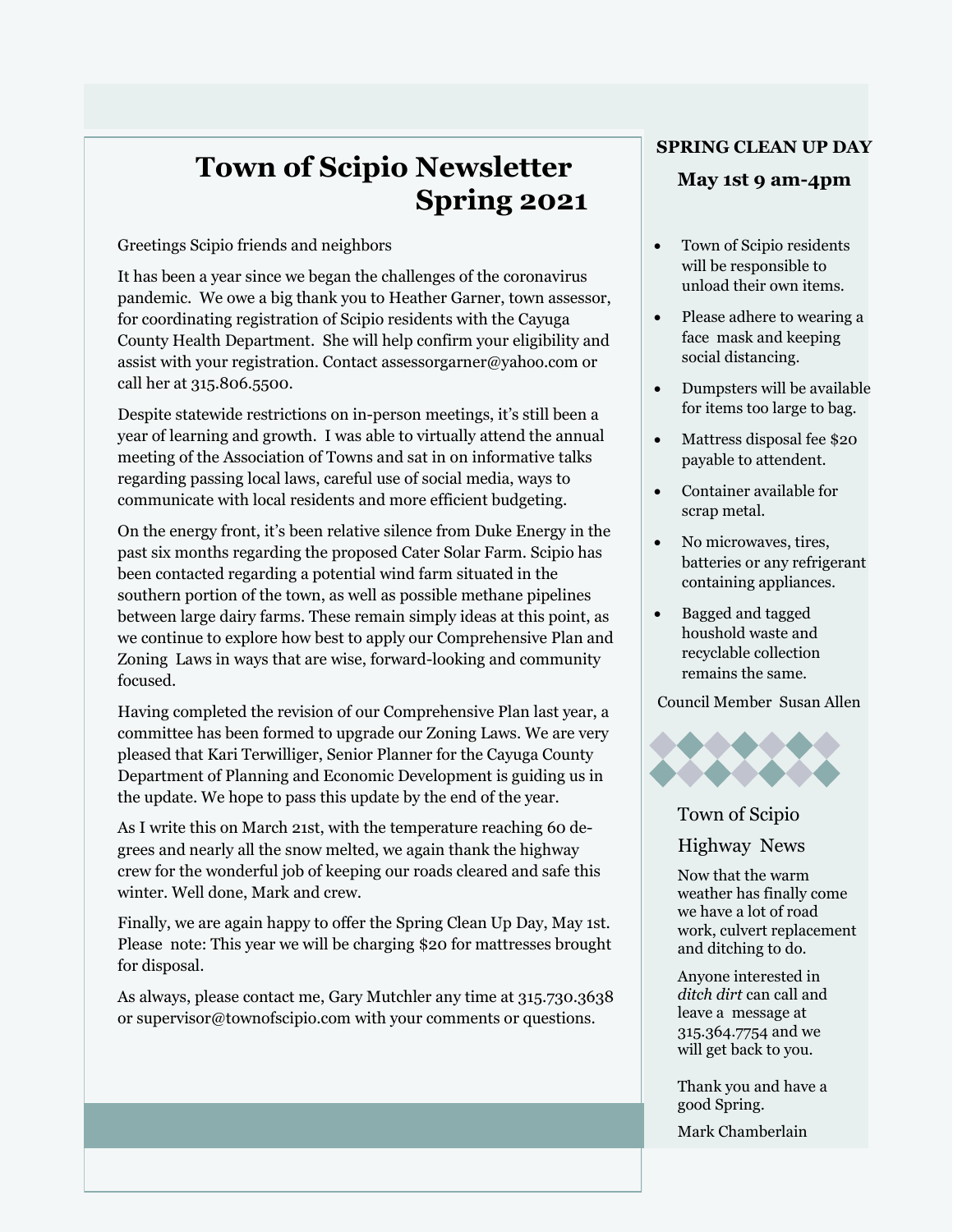

# **SCIPIO FIRE DEPARTMENT**

● The Scipio Fire Department would like to remind all residents about the New York State Ban on Burning. This takes place from now until May 14th. The DEC will respond to any burn that requires a fire department response and fines are often levied.

- Remember it is illegal in NYS to burn household trash at any time.
- Due to COVID 19, the Scipio Fire Department will be having a drive through takeout **Chicken BBQ on Mother's Day, May 9th**, from 11 am until sold out. Please call 315.364.8922 to reserve your meals ahead of time.

● The Scipio Fire Department is always looking for volunteers and has many different positions available. Please stop down on any Monday night for more information.

Leslie Baxter, EMS Captain.

# **BE YOUR DOG'S BEST FRIEND**



#### **ISABELL HOWLAND**

#### **OPENDORE**

### **GARDENS**

Currently, research is ongoing to document the history of the Opendore gardens and landscape.

If anyone has or knows of any existing images (photos, paintings or drawings) of the landscape of Opendore when it was Isabel Howland's home from 1910 till 1942 please contact :

Jeanie Gleisner-Earle at snowfallanight@gmail.com Are you up to date on your dog's licensing. It's the LAW!

All dogs over the age of 4 months are required to be licensed. (NYS Department of Agriculture and Markets Article 7)

A current dog license can be a "LOST DOG'S TICKET HOME", a dog wearing a licensing tag is easier to identify.

The Rabies Vaccination requirement helps to CONTROL AND PREVENT THE SPREAD OF RABIES.

To obtain a (1 year) license please provide to the Town Clerk the following information and fee.

- Proof of current Rabies Vaccination
- Proof of spaying or neutering if applicable
- Dog licensing fee Spayed/Neutered- \$10.00 Un-spayed/Un-neutered - \$20.00

BE PROACTIVE - Dog enumerations are expensive and fines are charged to unlicensed dog owners.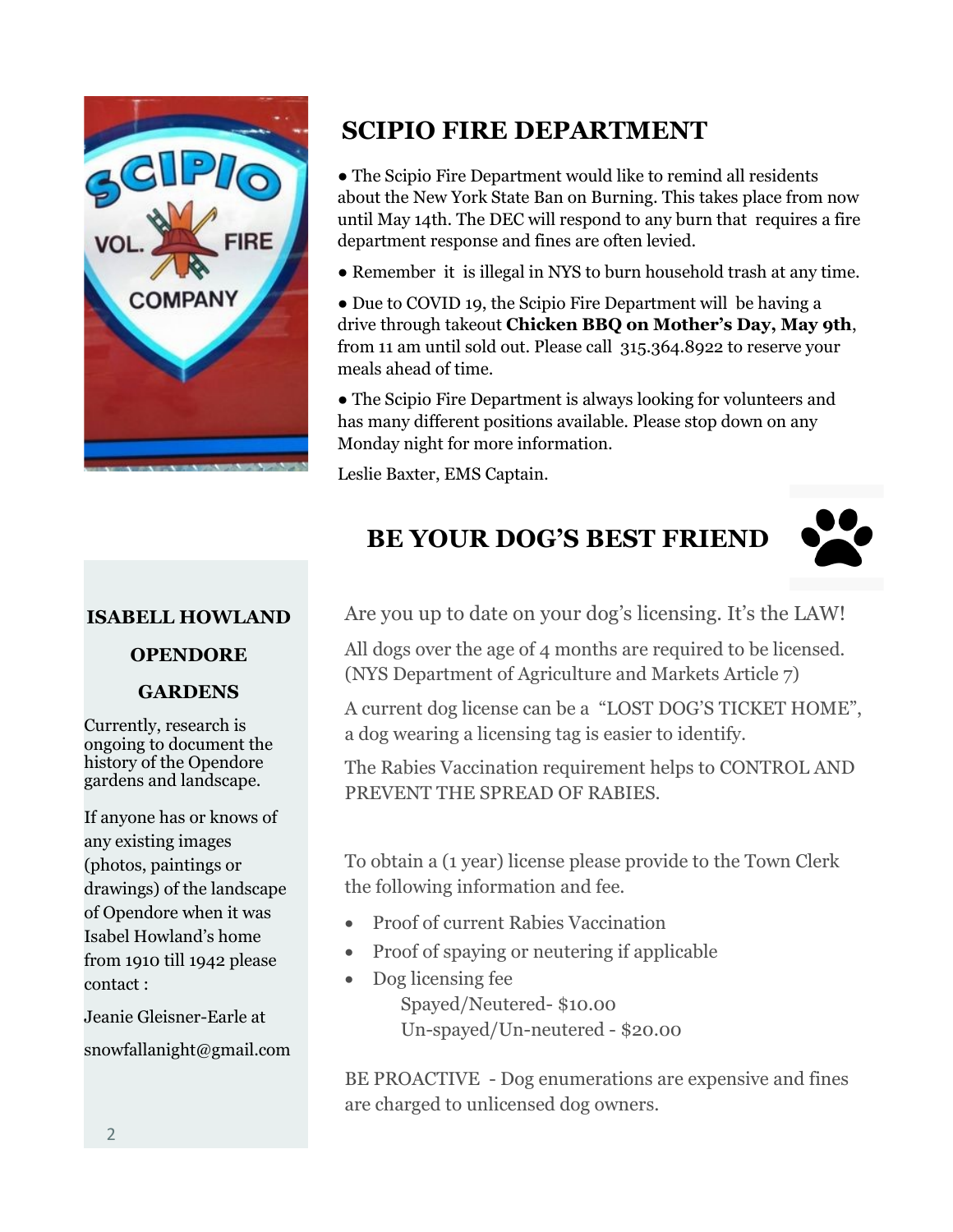

Wishing everyone a safe and healthy year in Scipio, but if life happens be assured Southern Cayuga Instant Aid, Inc. (SCIA) and the Scipio Fire Department have your backs. In 2020, SCIA responded to 385 calls and transported 278 of your family, neighbors, and visitors to area hospitals. SCIA responds for public assists, all structure fires and motor vehicle accidents.

Most of our crew are local residents and the majority of SCIA's paid staff are members of volunteer fire

departments. Three prime examples are Melinda Pitman, Rachel Moran and Tobias Wood who are active in both SCIA and Scipio's Fire Department. If you are interested in becoming an EMT, join SCIA and earn a sponsorship. SCIA also is recruiting volunteer driver/operators. Training will be provided. Call 315.364.9500 if interested.

SCIA is always trying to improve its services. Last year a grant from the French and Metcalf Foundation aided in the purchase of a Zoll Monitor to enable SCIA to transmit data to hospitals ahead of our arrival. Recently SCIA secured a grant with the NY eHealth Collaborative that will assist SCIA's transition to electronic pre-hospital care reports allowing for more accurate patient care transfer to hospitals. SCIA is also in the process of getting a Styker power Stretcher and Loader which will help prevent back injuries and provide better comfort for our patients. Thank you all for your continued support of SCIA.



Local Town Historian, Laura Wallenbeck shares a local history writer from Fulton, NY, Jim Farfaglia, is researching major Central New York snowstorms for his upcoming book. In 2015, Jim Farfaglia published *Voices in the Storm*, a look back at the blizzard of "66 that included memories of over 200 Central New Yorkers. Mr. Farfaglia is now collecting stories that cover memorable winter storms from the past two hundred years. Perhaps you or someone you know survived a particularly brutal winter. Or perhaps they have family members or friends from years ago who shared a story. Jim would like to hear those stories. You can reach him via email sjim903@twcny.rr. Com, through his website www.jimfarfaglia.com or by phone 315.402.6164.

## **Septic System Replacement Program to Protect Priority Bodies of Water.**



Owasco Lake is a priority waterbody under the NYS Septic System Replacement Program.

Owasco Lake Watershed home owners may be eligible for up to 50% reimbursement of the cost of replacing your septic system. For more information on applying, visitwww.efc.ny.gov/ Septic Replacement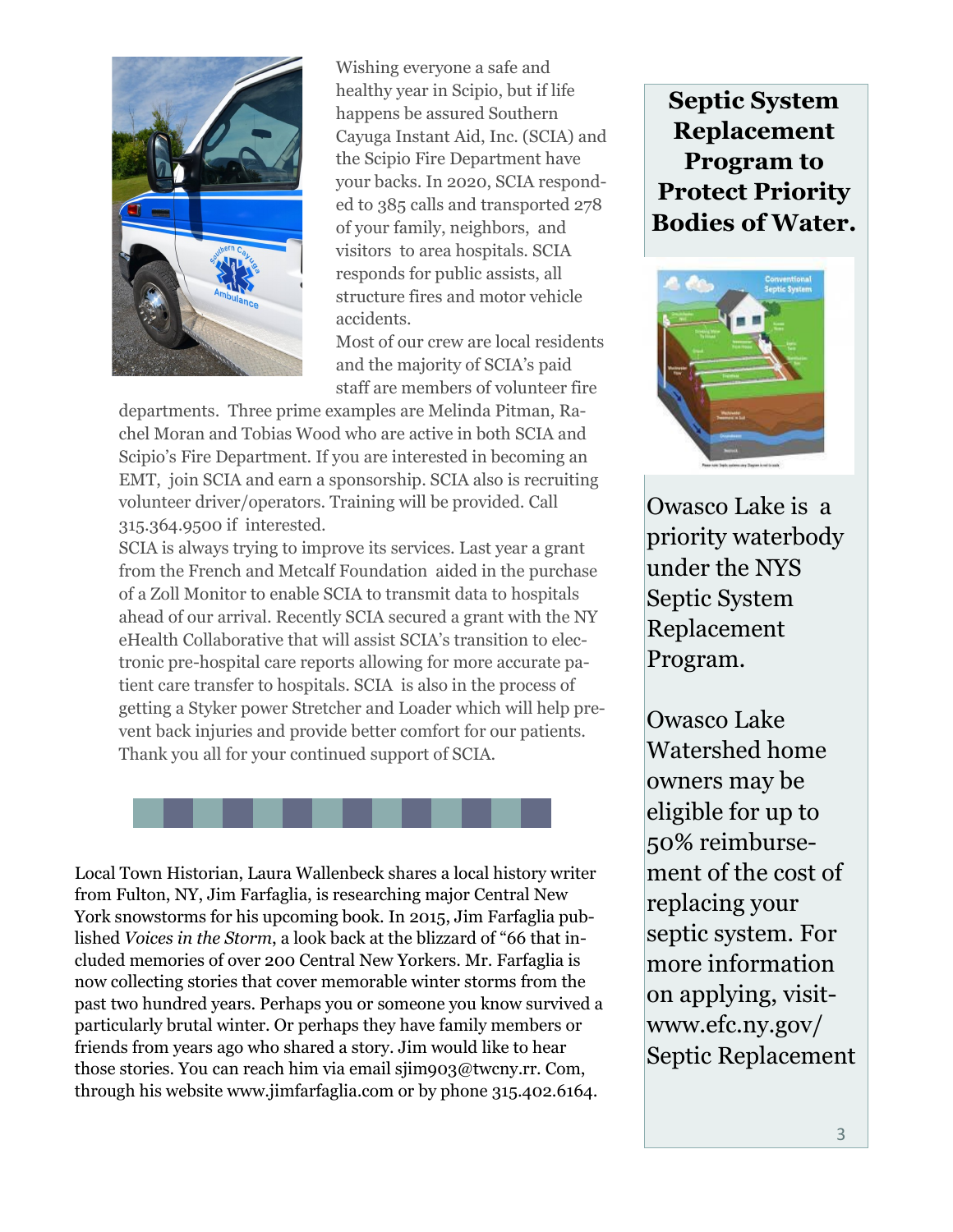

### **LAKE FRIENDLY LIVING HIGHLIGHTS**

- Refrain from oveuse of lawn fertilizers .
- Use phosphorus free fertilizers.
- Maintain your septic system.
- Reduce household hazardous wastes properly.
- Dispose of prescription drugs properly.
- Maintain vehicles and water craft to reduce fluid leaks and reduce spread of aquatic invasive species.
- Use water wisely.
- Do not dispose of leaf litter or lawn clippings in waterways or ditches.
- Strive to work towards practicing best management practices for land use activities within the Owasco Lake Watershed.

### **OWASCO LAKE WATERSHED MANAGEMENT COUNCIL**

As we embark on the seasons when we can get outside and enjoy our environment, I would like to draw attention to the good works of an agency that makes a significant impact on the health of our environment, the Owasco Lake Watershed Management Council (OLWMC). The OLWMC actively coordinates actions that serve to protect and restore the health of Owasco Lake and the watershed through working and collaborating with numerous interested partners such as The Nature Conservancy, the Owasco Watershed Lake Association, SUNY College of Environmental Science and Forestry, Cayuga County Soil and Water Conservation District, Cayuga County Health Department, Cayuga County Planning and Economic Development and the Finger Lakes Regional Watershed Alliance. The council has representatives from Cayuga County, the City of Auburn and towns in the watershed that serve on the Board of Directors.

OLWMC has a variety of programs and projects it is actively working on. One arm of the Council is the Watershed Inspection and Protection Division whose mission is to identify and prevent activities within the watershed that may result in a decrease of water quality. You may see the OLWMC trucks around the watershed working on inspection programs and educational/awareness activities.

Education is another important aspect of the Council's programs. The Lake Friendly Living Program Initiative, endorsed by the Town of Scipio and by many towns throughout the Finger Lakes, encourages everyone to protect the watershed , to reduce the harmful algal blooms (HABs) and limiting the amount of nitrates and phosphates entering the watershed.

OLWMC has worked hard over the last few years to update the rules and regulations of the watershed. These are in Albany and will hopefully be approved soon.

There is ongoing research on sensors placed on tributaries going into the lake to monitor storm surges and flooding. OLWMC has worked with its partners on several important erosion control measures along the lower section of Veness Brook , which is the fourth largest inflow into Owasco Lake.

Let's hope we have a healthy and HABs free summer.

Council Member Vivian Cunningham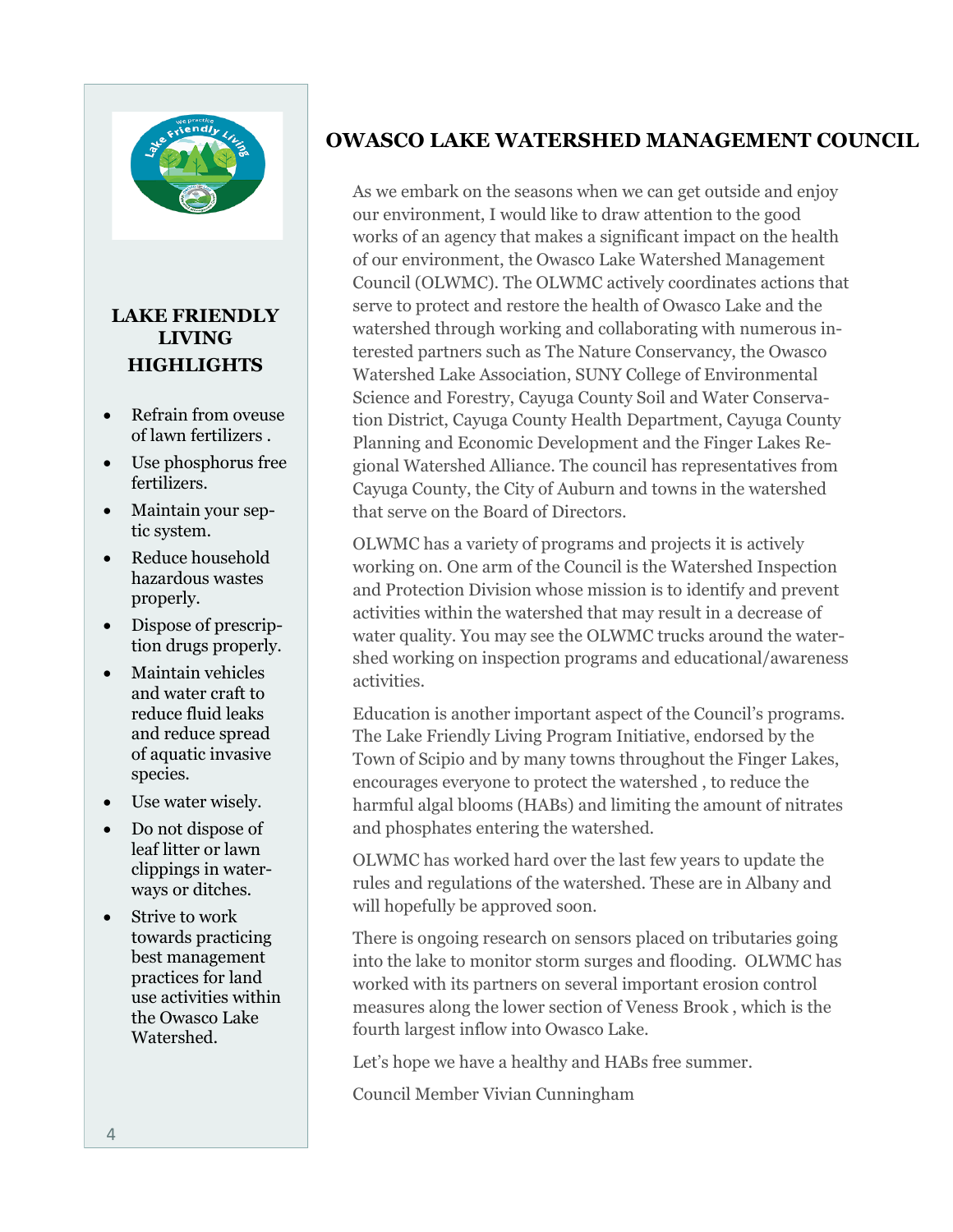#### **CAYUGA COUNTY LEGISLATURE—KEITH BATMAN**

It's time to welcome spring and look forward to summer, hopefully with a return to eating out, movies, and family celebrations! Your County Health Department has worked long and hard to battle this pandemic, and as vaccinations become more widely available, we should all gratefully reflect on their hard (and continuing) work.

There are several important developments and issues underway that directly impact Scipio, which I want to highlight.

**Broadband.** We have made great progress in access to high-speed internet service in Scipio in the past 10 years or so since, as Town Supervisor, I led a group of elected officials and neighbors to push for the first high speed service in our community. Since then, availability has increased, but make no mistake, we are not done. Not everyone in Scipio has access to high-speed internet. Until we all do, the work must continue.

An important effort now underway is the first County-wide survey to determine the extent of coverage - or lack of coverage - in the County. By defining exactly where service is lacking, we will be able to provide that service. This effort will require cooperation and collaboration between the County, our towns and others, but it is critical to complete coverage.

**Owasco Lake Watershed**. Each year, the Owasco Watershed Lake Association (OWLA) presents their March to the Lake program, which is a symposium of scientific research developments on the Owasco Lake Watershed. This year, speakers presented information on the condition of the Lake itself, on issues of invasive species, studies regarding the positive affects good tiling practices can have on water quality, and more. It was a very good program, and if you have the opportunity (and internet capacity), I encourage you to go to https://owla.org/bbss2021/ to access the recording of the event.



The Owasco Lake Watershed Rules and Regulation update is in Albany being reviewed by the Departments of Health, DEC, Ag and Markets and others. Once reviewed, the evaluation of Albany Departments will be sent to the County, Town of Owasco, and City of Auburn for review and adjustment in anticipation of adoption. This is the first review since 1984 and is intended to acknowledge the many changes that have occurred in the past 37 years and to put rules, regulations, and suggestions in place to protect the Lake and the drinking water of more than 40,000 of our neighbors and the source of recreation for us all. For information, go to https:// www.owascony.gov/home/news/finalproposed-owasco-lake-rules-regulations

**Farm labor.** The U.S. House of Representatives has passed a bill focused on helping our farming community and our ongoing labor concerns. The bill, supported by Congressman Katko and the entire upstate Republican delegation, provides a way for certified farm workers to earn legal status and expands the H -2A program. This is not about immigration, but rather about support for our dairy and fruit and vegetable farmers. It has passed the House but seems to have an uncertain path in the Senate. If you are interested, let me know and I can send more information, or you can contact Representative Katko at (315) 253-4068.

As always, I am available to help with local issues or problems of concern: Kbatman@cayugacounty.us. or 315 294 8070.